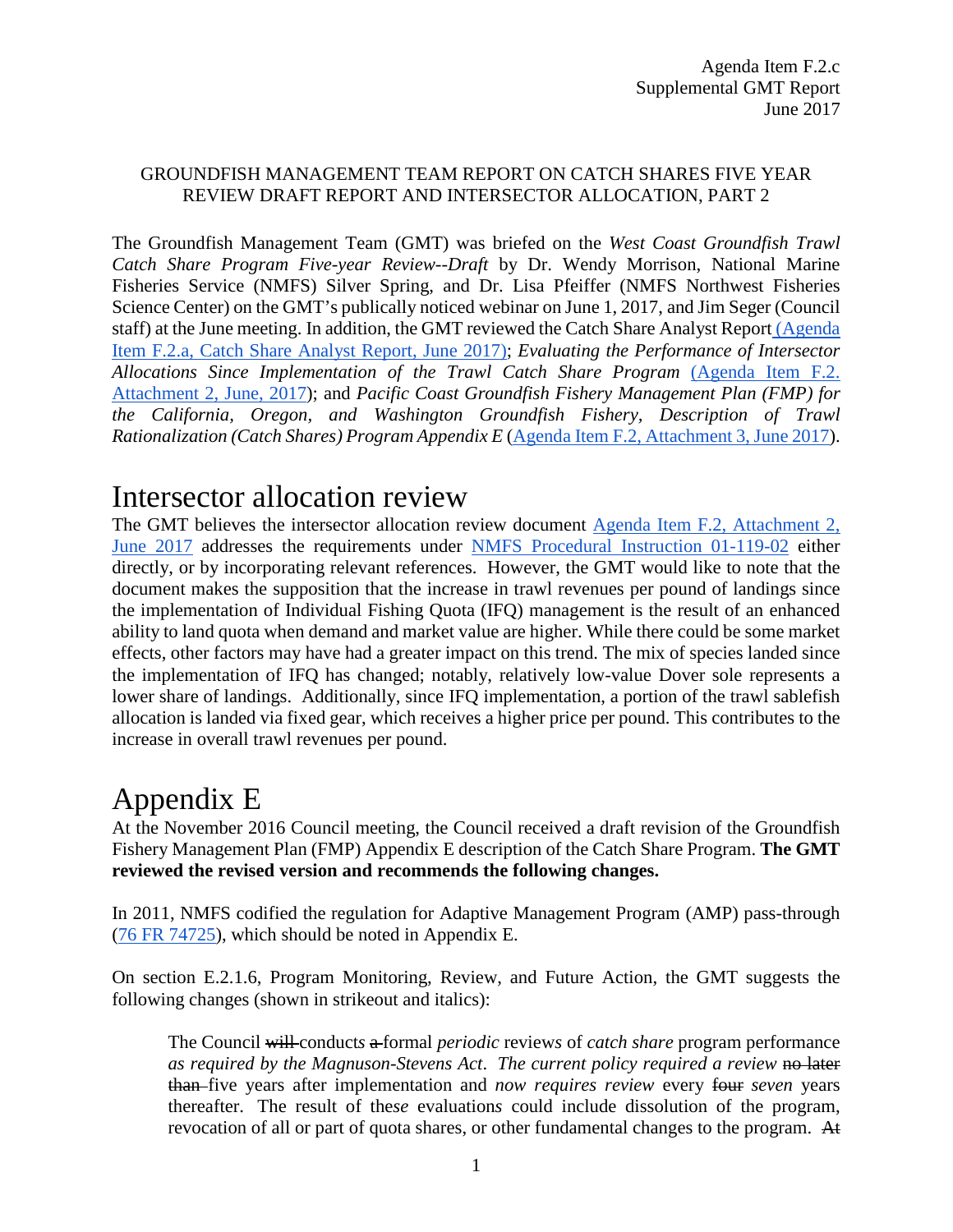the time of its first review, the *The* Council will also consider the use of an auction *or royalties as required by the Magnuson-Stevens Act*,  $\theta$ *ralong with other non-history-based* method*s* when distributing quota share that may become available after the initial allocation.

For all new Limited Access Privilege Programs (LAPP), the Magnuson-Stevens Fishery Conservation and Management Act (MSA) requires "a formal and detailed review 5 years after the implementation of the program and thereafter to coincide with scheduled Council review of the relevant fishery management plan (but no less frequently than once every 7 years)" [\(16 U.S.C.](http://www.nmfs.noaa.gov/sfa/laws_policies/msa/documents/msa_amended_2007.pdf)  [1853a MSA § 303A\(c\)\(G\)\)](http://www.nmfs.noaa.gov/sfa/laws_policies/msa/documents/msa_amended_2007.pdf). The GMT recommends that the Amendment 20 Appendix E review requirement be changed from four to seven years. [NMFS Guidance](http://www.pcouncil.org/wp-content/uploads/2017/05/F2_Att4_Catch_Share_Review_Guidance_01-121-01_Jun2017BB.pdf) specifies "the second review should be initiated before the end of the program's 12th year, regardless of when the initial review was actually completed", which means the Council should initiate the next review no later than 2022. Annual indicators will continue to be available to the Council to assess the program during the interim (e.g. annual reports and the FishEYE tool from the Economic Data Collection (EDC) Program, Groundfish Mortality reports from the Fisheries Observation Science Program). Several recent and upcoming changes to management of the fishery (e.g. alterations to Rockfish Conservation Areas and gear regulations, and the rebuilding of canary and darkblotched rockfish) may lead to significant effects that should be addressed in the next review; however, these effects will take longer than four years to observe in lagged data once changes are implemented in regulations.

In regards to the language on auctions, while the GMT does not believe the Council is considering any distributions of allocations at this time, the GMT notes the MSA requires consideration of auctions or royalties "for the initial, or any subsequent distribution of allocations" in a LAPP [\(16](http://www.nmfs.noaa.gov/sfa/laws_policies/msa/documents/msa_amended_2007.pdf)  [U.S.C. 1853a MSA § 303A\(d\)\)](http://www.nmfs.noaa.gov/sfa/laws_policies/msa/documents/msa_amended_2007.pdf).

## Catch share program review report

The GMT commends the project team for their excellent work, collaboration with GMT members, and the high quality of the draft report. The GMT appreciates team efforts in assembling a comprehensive analysis on an accelerated schedule. The information assembled will be indispensable for the Council as it moves forward in prioritizing follow-on actions, as well as support analytical background for other trailing actions. **The GMT believes this review satisfies requirements for initial five-year reviews of LAPPs as stated in** *NMFS Procedural Instruction 01-121-01, Guidance for Conducting Review of Catch Share Programs* **[\(Agenda Item F.2,](http://www.pcouncil.org/wp-content/uploads/2017/05/F2_Att4_Catch_Share_Review_Guidance_01-121-01_Jun2017BB.pdf)  [Attachment 4 June 2017\)](http://www.pcouncil.org/wp-content/uploads/2017/05/F2_Att4_Catch_Share_Review_Guidance_01-121-01_Jun2017BB.pdf) and recommends that it be approved for public review.** 

### Future Research and Data Needs

The GMT notes that the EDC survey and resulting reports have greatly improved our understanding of the economic performance of fishermen and processors, and will continue to better our ability to grasp changes related to the Catch Share Program.

**Therefore, the GMT recommends the Council consider implementing a mandatory survey of quota share (QS) owners**, a recommendation made in [Agenda Item F.6.c. Supplemental CAB](http://www.pcouncil.org/wp-content/uploads/2016/11/F6c_Sup_CAB_Rpt_NOV2016BB.pdf)  [Report, November 2016:](http://www.pcouncil.org/wp-content/uploads/2016/11/F6c_Sup_CAB_Rpt_NOV2016BB.pdf)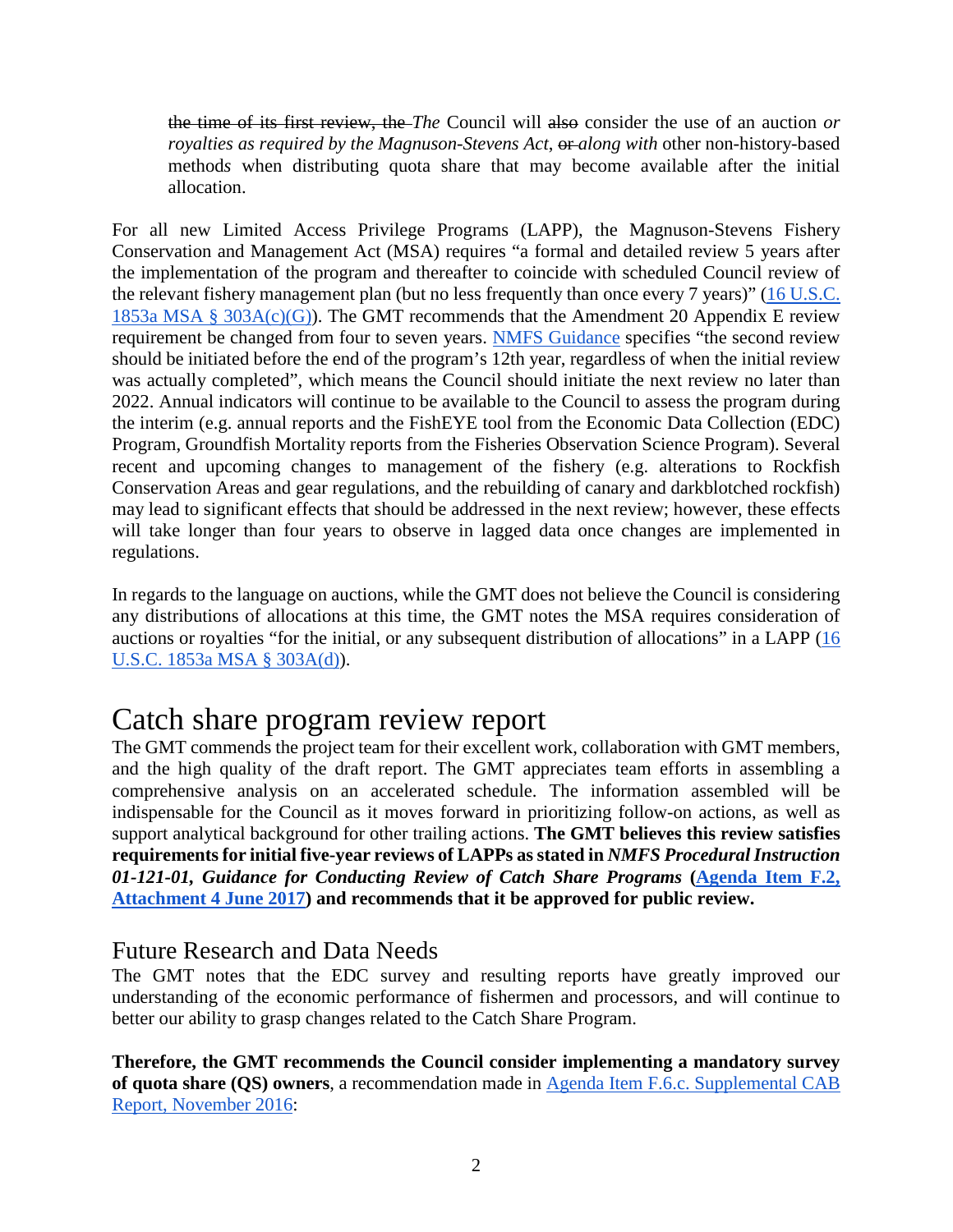The [Community Advisory Board] CAB recommends that data submission by QS owners that are not currently required to submit EDC forms be required. The form would not necessarily need to be very extensive, but would help inform future catch share reviews, particularly with respect to providing a more complete picture of harvesting operations' profits and indicating whether QS owners participate directly in the fishery and at what level.

This additional data collection would improve the ability to better understand and compare absentee QS holders who lease out quota with those who actively fish. The current lack of information from QS holders makes it difficult to accurately estimate the financial performance of active vessels in the fleet. This topic also arose in the SSC economics subcommittee meeting in November 2016, which stated the issue as follows:

...for evaluating financial performance of individual entities or for the fleet of active vessels, revenues and costs from quota transfers should be considered, since some of the revenue from quota transfers accrue to quota owners that do not operate vessels in the fishery and not accounting for this "leakage" will tend to overstate the net revenues accruing to the active harvesters in the fishery.

In addition to making it difficult to estimate the financial performance of active vessels, the lack of information from QS holders inhibits the ability to make accurate economic impact estimates for different port areas. When a portion of groundfish revenues is used to pay for quota, the recipients of those payments will likely have a positive impact on the communities where they reside and spend their proceeds on goods and services. Given the current lack of information, it is unknown which communities are likely benefiting from quota payments.

Secondly, results from the Pacific Coast Groundfish Social Survey presented in Agenda Item F.2.a, [Catch Share Analysts Report](http://www.pcouncil.org/wp-content/uploads/2017/05/F2a_CatchShareAnalystsReport_FullReport_ElectricOnly_Jun2017BB.pdf) section  $3.2.2(g)(3)(b)$  indicates that a wide diversity of fishery participants express concern with absentee quota owners. The collection of information from QS holders would improve understanding of the role that absentee owners play in the fishery.

Finally, cost recovery fees cover only a portion of the costs of program administration. Further quantification of these costs for regulating agencies would be informative in the next program review.

### Suggested CAB Analyses

Based on a cursory review, some of the suggested CAB analyses, particularly scenario-based predictions about impacts of the expansion of gear switching, would be highly speculative and have limited value. The CAB request to gauge capital and investment costs (e.g., fixed gear switchers joining the program) raises similar concerns, because it is difficult to assess the extent to which those changes directly relate to the program or to other fisheries. However, the GMT notes that information is available on the impact of gear selectivity on sablefish productivity from the 2010 assessment. The results referenced by the CAB in the Steiner and Holland paper are preliminary at this time and subject to revision.

In summary, the GMT has reservations about the utility of some CAB analytical requests, and feasibility for inclusion of any new analyses in a final report by November 2017. **Therefore, the**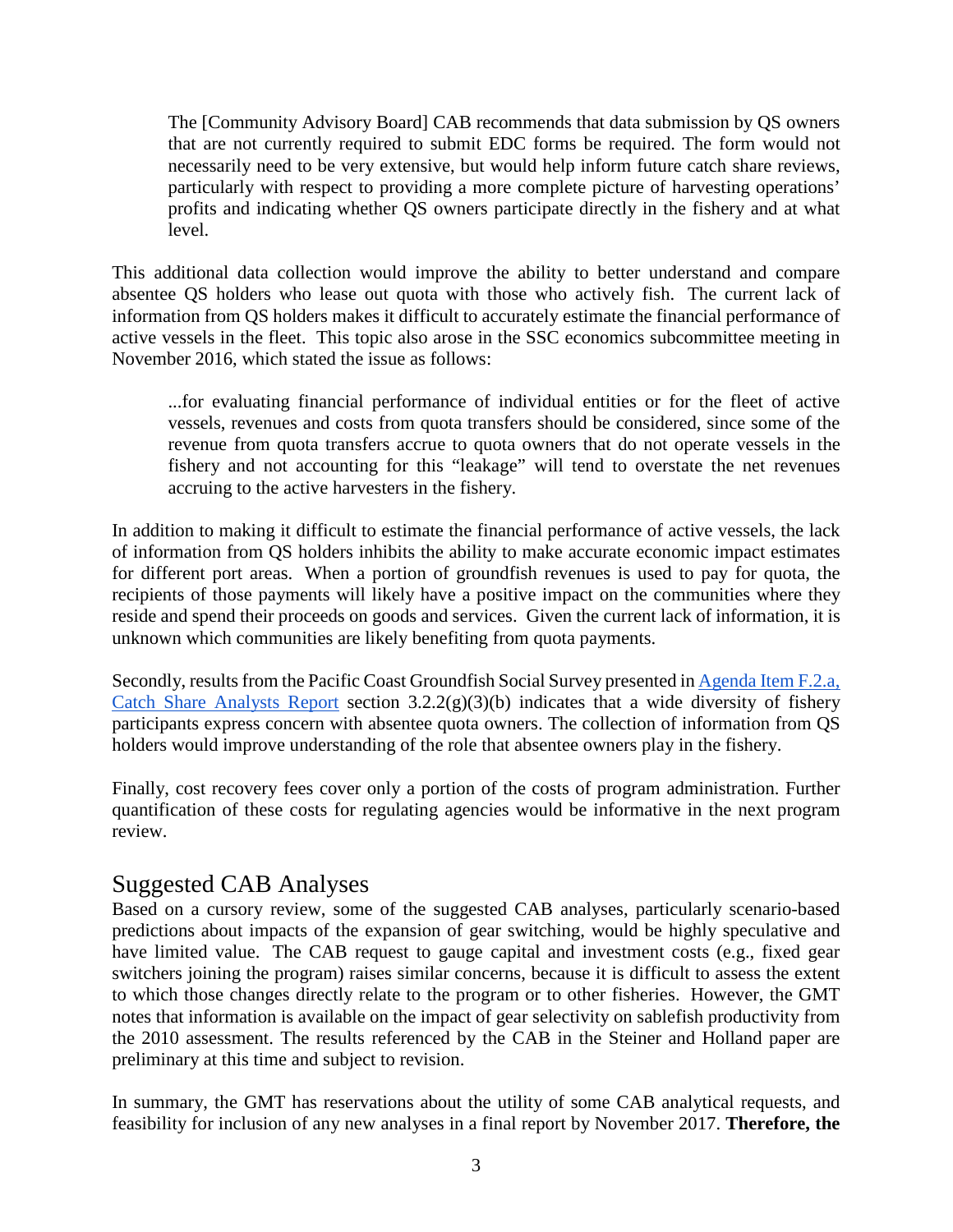**GMT recommends that the Council consider any additional analyses to inform specific proposed follow-on actions during issue scoping, rather than in the current program review document.** 

# Guidance on Initial Priorities for Trawl Catch Share Follow-on Actions

The GMT reviewed the list of follow-on actions and, at the September 2017 meeting, will comment on the Purpose and Need Statements and Initial Range of Alternatives developed by the CAB over the summer.

## Workload Concerns

Given the current schedule for a final preferred alternative on follow-on actions in April 2018, the bulk of the analytical work will need to occur over the winter of 2018. This overlaps with the GMT's work on the 2019-2020 biennial harvest specifications and management measures, including work on salmon mitigation measures. In addition, in the current schedule, prioritization of measures from the five-year review will be ahead of the June 2018 omnibus prioritization discussions.

During our preliminary discussions for the 2019-2020 harvest specifications, the GMT recognized that some items (e.g. creating a coastwide trawl allocation for sablefish) may be includable as new management measures within the specifications. The GMT believes that other recommendations from the Groundfish Advisory Subpanel (GAP) and CAB around intersector allocations may be better taken up by the Council in June 2018 at the earliest (i.e. aligned with the omnibus). Ongoing rulemakings, such as set asides for darkblotched and Pacific ocean perch in the at-sea whiting sectors, may provide information for analysis of a broader allocation issue of providing access to bycatch species to the at-sea sectors. **The GMT recommends that the Council consider delaying final action on follow-on actions until June 2018 to align with omnibus prioritization process, unless items are identified in September to be included as new management measures for the 2019-2020 biennium.**

#### **Recommendations**

- **1. Recommends the following changes to Appendix E:**
	- **a. AMP: In 2011, NMFS codified the regulation for AMP pass-through [\(76 FR](https://www.federalregister.gov/documents/2011/12/01/2011-30734/fisheries-off-west-coast-states-pacific-coast-groundfish-fishery-management-plan-trawl)  [74725\)](https://www.federalregister.gov/documents/2011/12/01/2011-30734/fisheries-off-west-coast-states-pacific-coast-groundfish-fishery-management-plan-trawl), which should be noted in Appendix E.**
	- **b. On section E.2.1.6, Program Monitoring, Review, and Future Action, the GMT suggests the following changes (shown in strikeout and italics above).**
- **2. The GMT believes this review satisfies requirements for initial five-year reviews of Limited Access Privilege Programs as stated in** *NMFS Procedural Instruction 01-121- 01, Guidance for Conducting Review of Catch Share Programs* **[\(Agenda Item F.2,](http://www.pcouncil.org/wp-content/uploads/2017/05/F2_Att4_Catch_Share_Review_Guidance_01-121-01_Jun2017BB.pdf)  [Attachment 4 June 2017\)](http://www.pcouncil.org/wp-content/uploads/2017/05/F2_Att4_Catch_Share_Review_Guidance_01-121-01_Jun2017BB.pdf) and recommends that it be approved for public review.**
- **3. The GMT recommends the Council consider implementing a mandatory survey of quota share (QS) owners.**
- **4. The GMT recommends that the Council delay consideration of additional analyses to inform proposed follow-on actions separately, rather than in the current review document.**